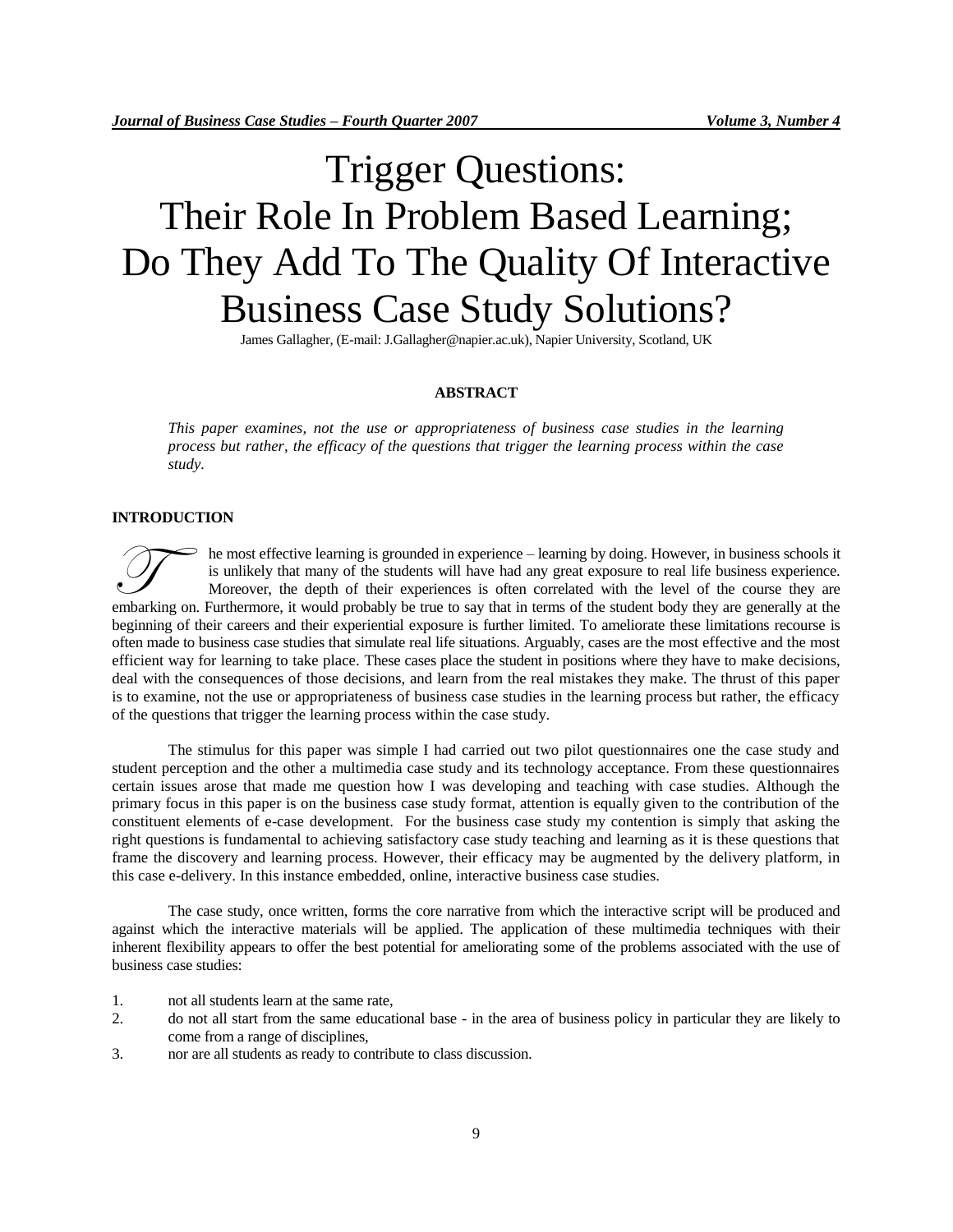For students the important feature of the interactive business case study is the capacity to control the pace and direction of learning. At present, students are confronted by the structures of a predetermined teaching programme that is usually followed in sequence. In multimedia format they can choose the areas on which they wish to concentrate and, in the strategic management field, they can review theory and its practical applications in a less stressful environment.

For the business case study developer multimedia applications encourages imaginative presentations of theoretical material. Concepts can be presented on screen in ways which are not possible on the written page. In the same way truly interactive tutorial material can be designed in which students receive feedback on answers that incorporates explanations for errors and directions for remedial work. There is also considerable scope for *'what if'* modelling and competitive decision-making. But, in order to unlock the full potential of both the student and the case study and its augmenting application appropriate trigger questions must be asked.

## **THE LIFE CYCLE OF A CASE STUDY**

It is crucial when developing business case studies to keep in mind your audience (Diagram 1) and its dynamics when developing a business case study. There are five areas which have to be considered – level; target group; complexity; currency and outcomes. Taking LEVEL as an example although I have not carried out the research yet a case, perhaps spurious but yet with a kernel of truth, can be made for case studies to be developed on the basis of length.

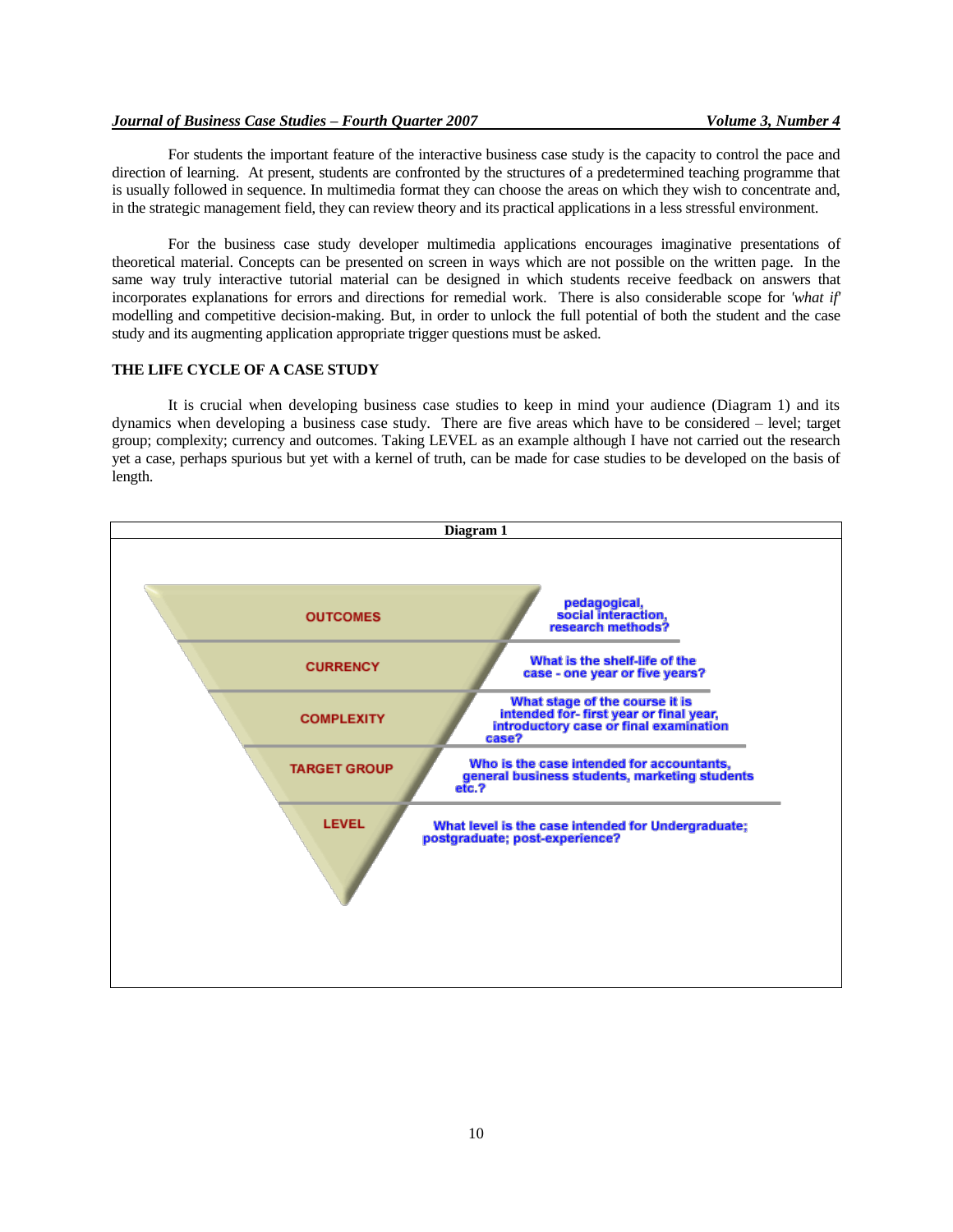

In today"s educational environment students are facing increasing demands on their time and as a consequence seek more pithy, focused and direct case studies. Undergraduates in particular, more often than not, have part time and often full time jobs which manifests in less preparation time for tutorials. Long case studies of the older Harvard type of thirty pages plus may not now engage the concentration span of today"s students whether they are first year under graduates or participants on an executive programme.

These areas will impact and colour the questions set for the case study and its use for example; who is the target audience and at what level of the educational process are they? The questions set for undergraduate will be substantially different from those used with post-experience. Moreover, on each of the above counts the interactive case study has the potential to attain a higher level of achievement than does the paper based case study on its own for example, the user faces a less stressful learning environment one which is under his or her control when on-line interactive materials is introduced.

The practice, at university is for the lecturer to develop, in house, live business case studies based on real companies. These case studies are used initially as part of the final examination on Strategic Management courses and, consequently, are usually no more than six weeks old when distributed first to the students. This helps to negate the growing problem of plagiarism in that any likelihood of the student finding a pre-worked or published solution to the case is almost non-existent. The students are given the case four weeks prior to the examination which is an open book type and is of two hours duration. The questions are not seen by the students until they enter the examination room.

The case can be used with the following year"s students as a primary piece of assessed coursework. At this time the efficacy of the case as a teaching medium is significantly enhanced by inviting into the class a guest speaker from the company, ideally the chief executive or finance director, to address the issues and problems confronted by management and the actions and solutions taken. This allows dialogue between practising manager and student to take place after their work has been submitted for assessment.

In subsequent years the case can be used in tutorial as a teaching vehicle. If it proves a popular and stimulating case then its usage will be extended.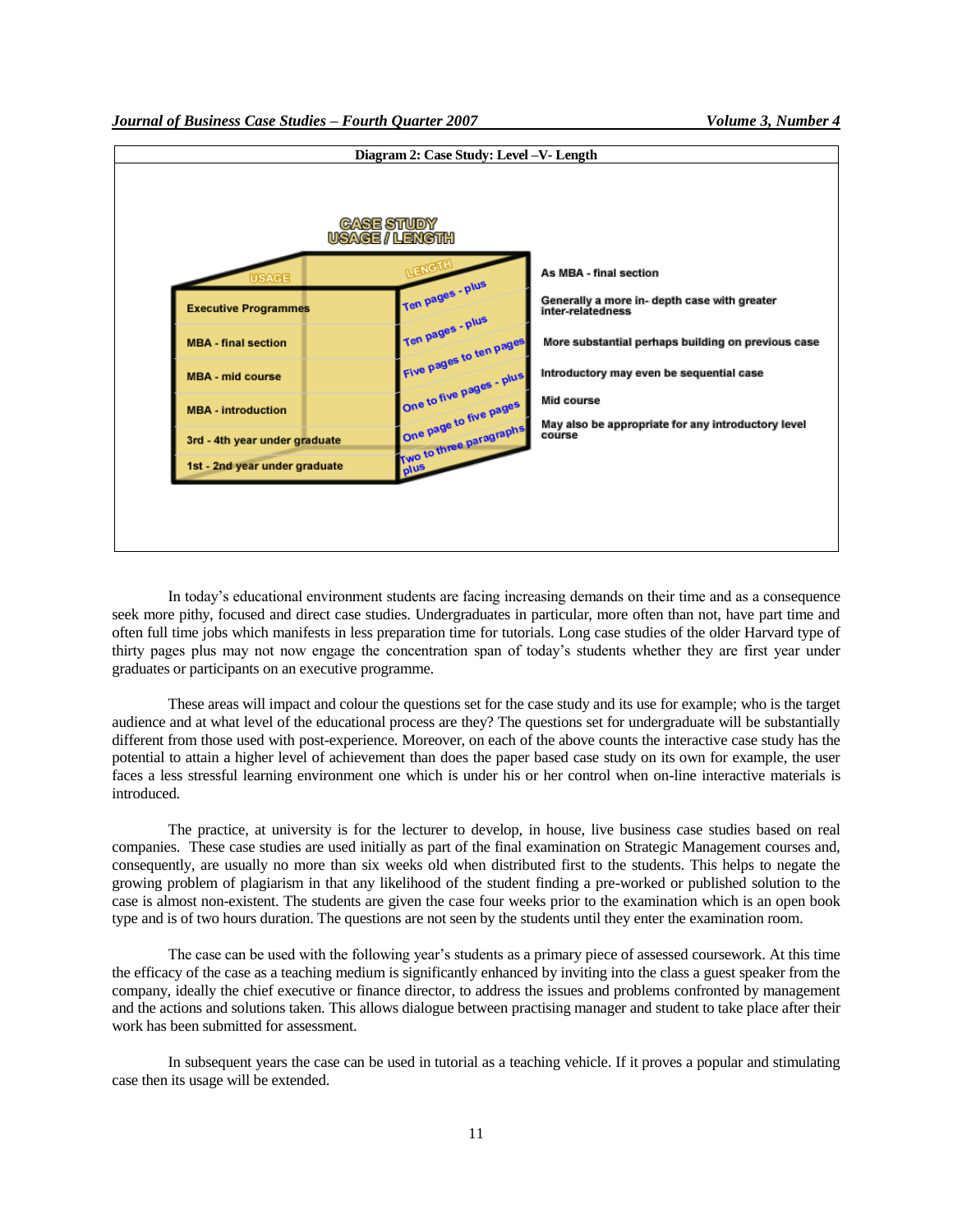At this juncture there is little formal pressure on the lecturer to provide guidance notes to accompany the case study. Consequently, the case is in effect half, or less than half, finished. However, if the case author seeks academic recognition for his/her endeavours then a guidance note is a prerequisite.

The case, once it has been tested with a class, can be brought to a wider audience by publishing it through the European Case Clearing House (ECCH) (see diagram 2) for general education and training publication. It may also be submitted to the European Foundation for Management Development Case Competition. Both the ECCH and the EFMD expect each case to be accompanied by a comprehensive teaching note and, where possible, a background or industry note.

Finally, it may be included in a text book or published on a commercial case study web site.



## **Diagram 2**

The business case study, as it is commonly viewed, is in general, a problem-solving, teaching and learning methodology geared to resolving complex; unstructured; problems presented to students for solution. In essence the application of this methodology should add value the student"s learning experience. However, to do this we must enhance their abilities by developing the experiences which draw on and extend their knowledge, aptitude, and attitudes.

The question is, does teaching by case study achieve this and if so, then to what extent? Two pilot surveys, one on student"s attitude to case studies and the other on a technology acceptance model (TAM) based on e-delivery of case studies, were carried out with MBA/MSc students that gave the following results.

## **Student Satisfaction Responses To Likert Scale Questions**

The charts below show student responses to the Likert Scale questions. The first chart shows responses by all students on case study usage while the second and third details responses from students on e-delivered tutorial support and general assessment of the e-application. Overall, fifty-five students completed the pilot questionnaires. Five is the highest possible score on the charts and one is the lowest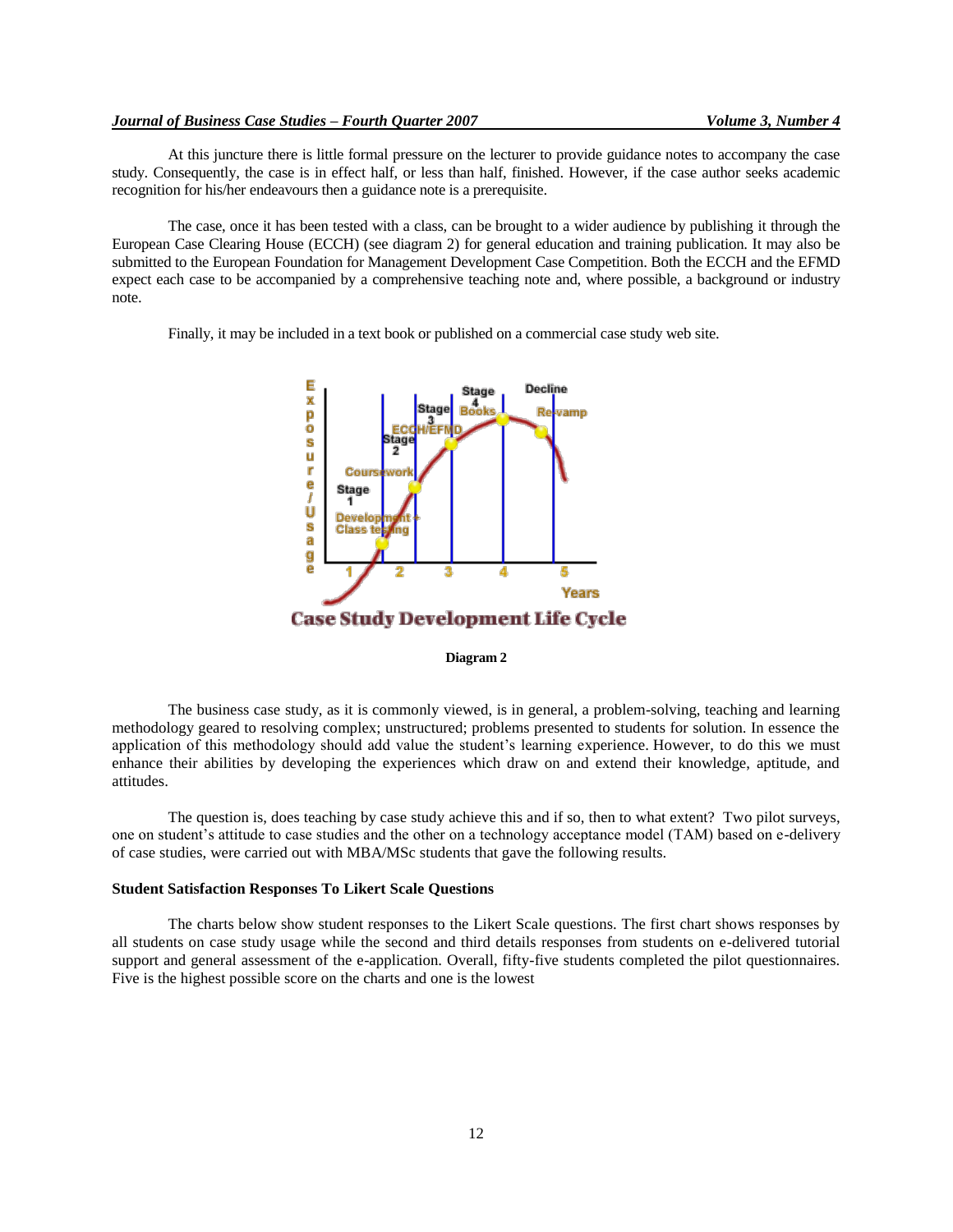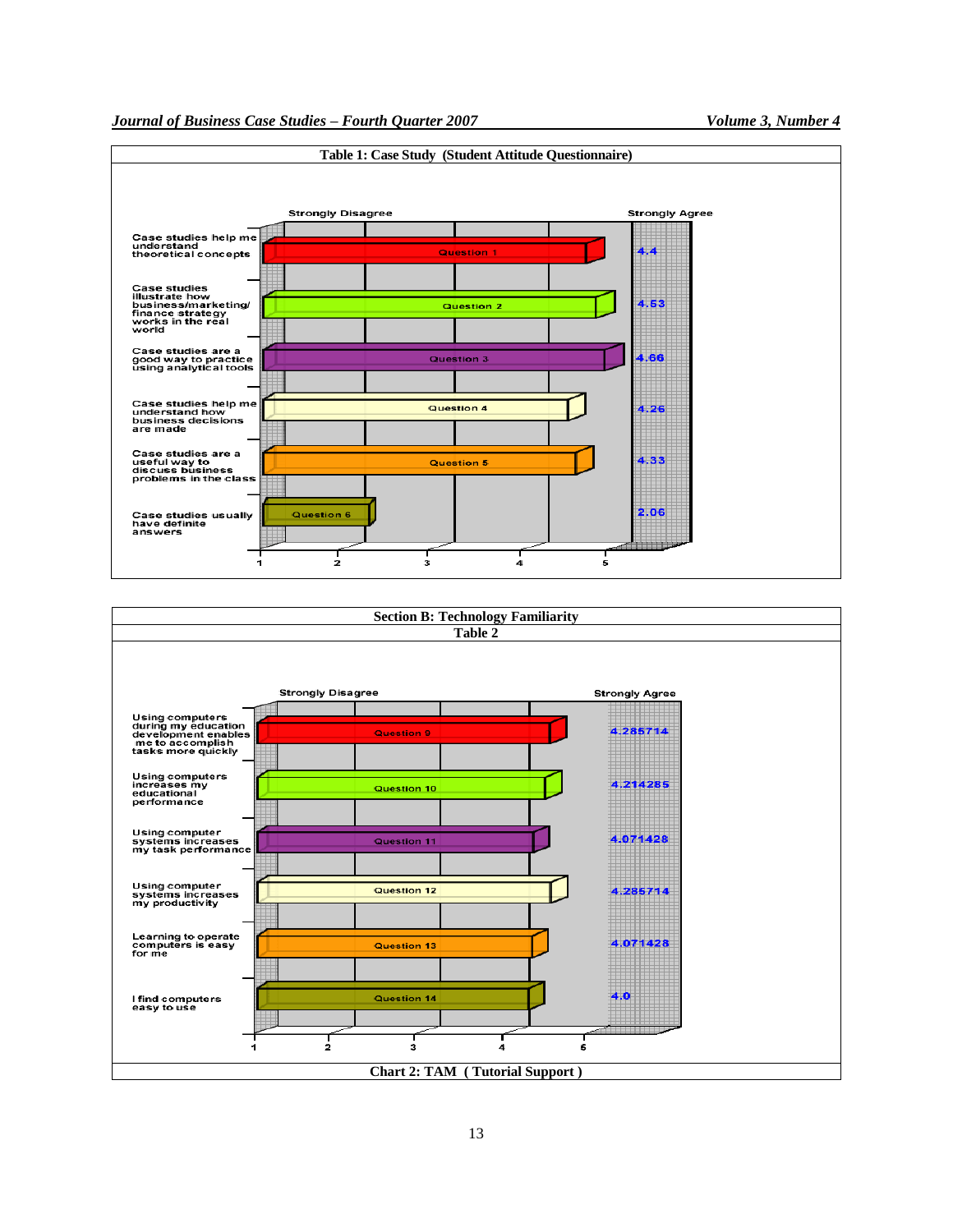

However, even once the case study has been developed and its interactivity constructed the route from problem identification to solution generation on the part of the student is not always a clear one.

Biggs and Collins developed the SOLO taxonomy (Structure of Observed Learning Outcomes) as a means of describing the level of increasing complexity in a student"s understanding of a subject, through five stages:

- 1. Pre-structural: here students are simply acquiring bits of unconnected information, which have no organisation and make no sense.
- 2. Unistructural: simple and obvious connections are made, but their significance is not grasped.
- 3. Multistructural: a number of connections may be made, but the meta-connections between them are missed, as is their significance for the whole.
- 4. Relational level: the student is now able to appreciate the significance of the parts in relation to the whole.
- 5. At the extended abstract level, the student is making connections not only within the given subject area, but also beyond it, able to generalise and transfer the principles and ideas underlying the specific instance.

The SOLO taxonomy may readily be applied to the business case study. Students normally come to these fresh with little or no exposure to this form of teaching and learning. Their first experiences can often be traumatic as they are confronted with an unstructured body of work (pre-structural) against which they have to bring some form of order by systematising its component parts. From this process some form of prioritisation (unistructural) is attempted as the student tries to rationalise the information he/she has before them. At this point the student is still engaged in surface learning as linkages have not yet been made. However, once the linkages between the individual elements in a case are established the holistic nature of the case study begins to emerge (multistructural) e.g. juxtaposing a time-line of events against share price movement allows critical event analysis to begin.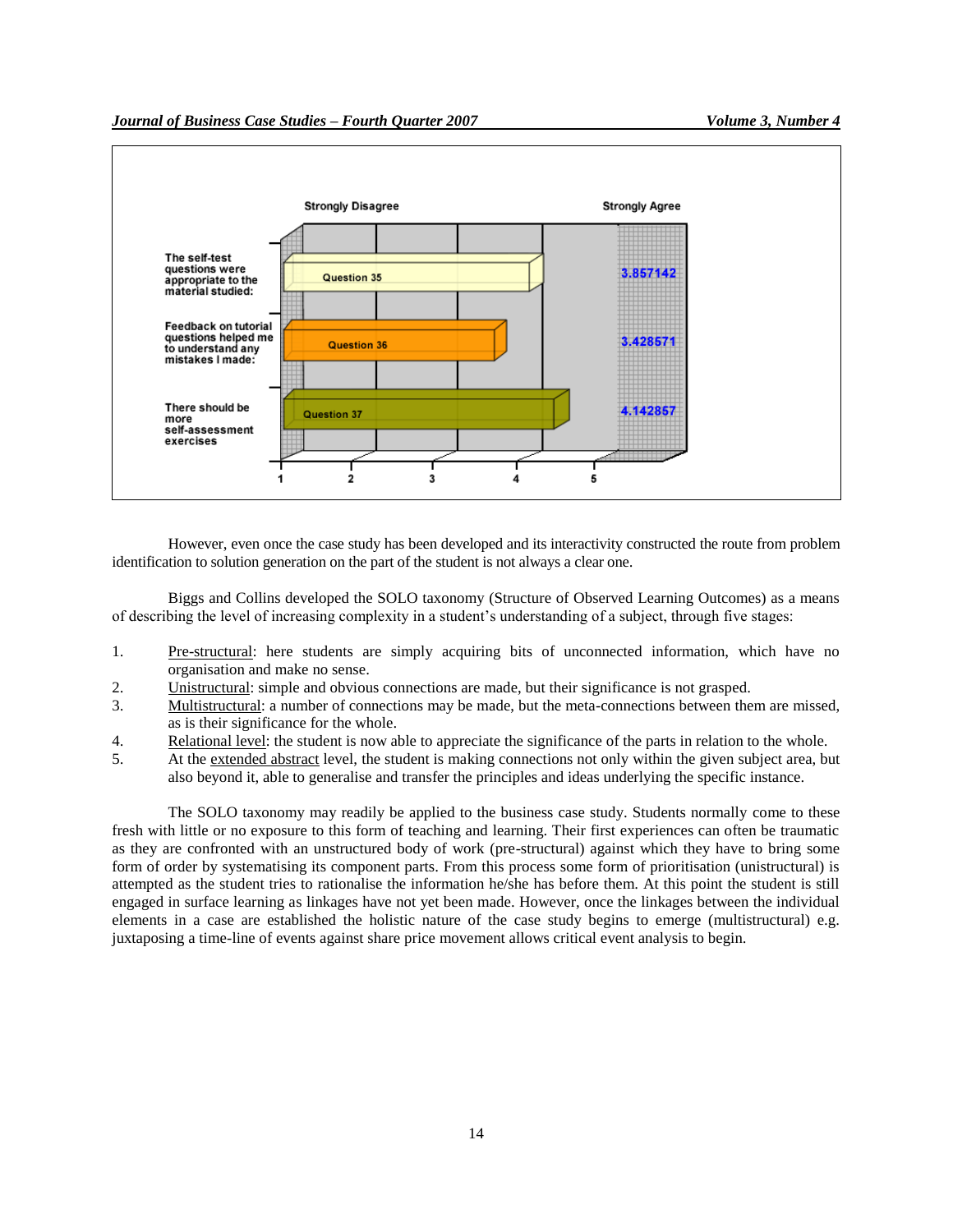

From the critical event analysis the student should be able to appreciate the fact that the new CEO has overseen the launch of a new product into both the US and Chinese markets but has experienced negative reviews within the industry and is facing a battle with its competitors for the industry standard of production (see diagram 3). The outcome is that share price has dropped by nearly sixty percentage points indicating that the market does not have confidence in the new product becoming the industry standard (relational level). Subsequently however, the share price rallies indicating perhaps, that some form of alliance has been made with its competitor?

Nevertheless, for the student remedial action is now called for and he/she will draw upon his/her tools of analysis and experience to plot a course of action (extended abstract) to be undertaken by the company.

So far so good! But are we really on the right track? Conventional wisdom would claim that there is no definitive solution to a case study. If this is correct then what are we examining? For the lecturer, do we take it that his/her solution is the correct one and it is against this that we measure student answers? Surely not! It would be presumptuous of us in the extreme to assume that our solution to a problem that, by its very nature and presentation is light on definitive information, is more correct than those of our students.

The roots of this work are firmly grounded in an earlier paper I wrote (Gallagher 2006) which threw up a question I had never before asked myself but had always been niggling at the back of my mind – are we asking the right questions in case study teaching? The immediate answer was - probably not!

Perhaps then, we should redefine what we are trying to achieve in case study teaching. Are we really trying to get students to solve problems or are we trying to arm students with weapons and experiences that allow them to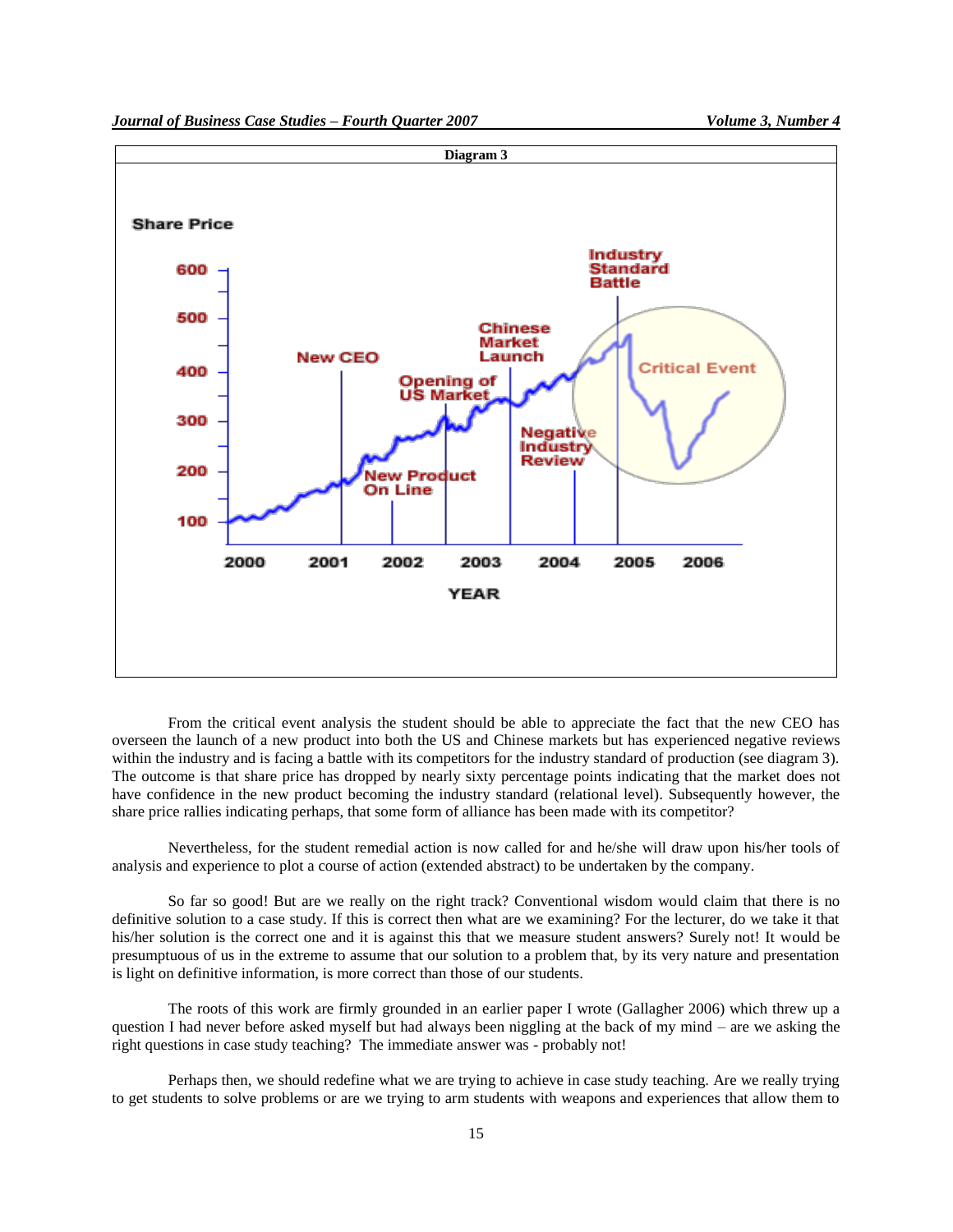contextualise and substantiate the stance they take in their answers? If we dismiss the idea of definitive solutions and instead concentrate on the issues embedded in the case study, then perhaps we can achieve a more efficacious learning experience for the student through allowing them to self develop, triggered by the questions we ask (Gallagher 2006).

Self development by students is one thing but I do not believe that we have quite reached the stage where we can allow the student full self assessment. At the end of the day the lecturer still has to assess the student. To facilitate this, assessment may be classed as diagnostic, formative or summative. In its rawest form the business case study is designed to facilitate learning and the purpose of assessment is to check that learning has taken place. So, if the role of the business case study is to achieve learning then formative assessment or 'assessment for learning' (Sorenson, 2000) should rightly be the mechanism to facilitate this. However, when the business case study is integrated with on-line, interactive materials both diagnostic and summative assessment may be embedded in the case study matrix and accessed by both the lecturer and student as and when desired (Gallagher 2004) and within this there will be high degree of self assessment.

## **BUSINESS CASE QUESTIONS CONTEXTUALISED**

For me this manifested itself in the realisation that students are not passive recipients of knowledge. They do not simply soak-up and absorb information and concepts. Nor does knowledge simply download directly into their brains. They are sentient with a desire to use their accumulated knowledge and experience not plug and play automatons. Case studies allow them to use theory in anger whilst testing the boundaries of their abilities, knowledge and comprehension. Interactive systems further allow the student to test and be tested, on an iterative basis, calling on their comprehension of the theory and situational parameters confronting them. The simple ability to provide a quiz or test to the student that allows them to check theory if they answer wrongly is an invaluable tool. It allows the student to test himself when and where he wants, reduces stress, as there is no embarrassment should he get it wrong, and provides reinforcing stimuli when he gets it right (see Diagram 4). Moreover, there must be a perceived solution for the case study problem. It may not be the definitive one but it must be present and addressed as it provides academic closure for the student. These solutions are critical for producing a holistic teaching experience for the student and are based on issue identification and then asking the right trigger questions.

The issue here then, is what are the right or trigger questions? In case study development and usage it is tempting to ask the simple (almost standard) questions e.g. "*With the help of a SWOT analysis assess the position of the company'* or *'Using tools of analysis with which you are familiar evaluate the position of the company for meeting its challenges.'* It is debatable whether these questions, though pertinent but stripped to their essentials, have the richness to act as triggers for generating the most creative case solutions. Furthermore, there is always the danger that asking the wrong question will diminish the effectiveness of the learning process as it takes just as much effort on the part of the student to answer a useless question as it does a useful one.

Essentially, we are trying to get the student to do the things we want him/her to do. In addition, we are trying to ensure that the questions set before the students cause them to effectively engage their understanding, skills, and reasoning. These, when exercised will ultimately manifest in the responses and answers submitted by the students which will, in turn, show that they are indeed doing (or not doing) the things we want them to do. Consequently, the aim should be to create questions that naturally fit with the context and content of the case study so that the issues central to the case study and its associated theory are also central to the case context (Taber, 2003).

#### **TRIGGER QUESTIONS AND DEEP LEARNING INITIATION**

Diagram 4 combines Kolb (1984) who described the experiential learning model as consisting of four stages; concrete experiences, observation and reflection, formulation of abstract concepts, and generalisations and testing implications of concepts in new situations.

If we wish to avoid gross errors of judgement in case analysis then forget definitive solutions and focus on –*problem definition and what are the issues.*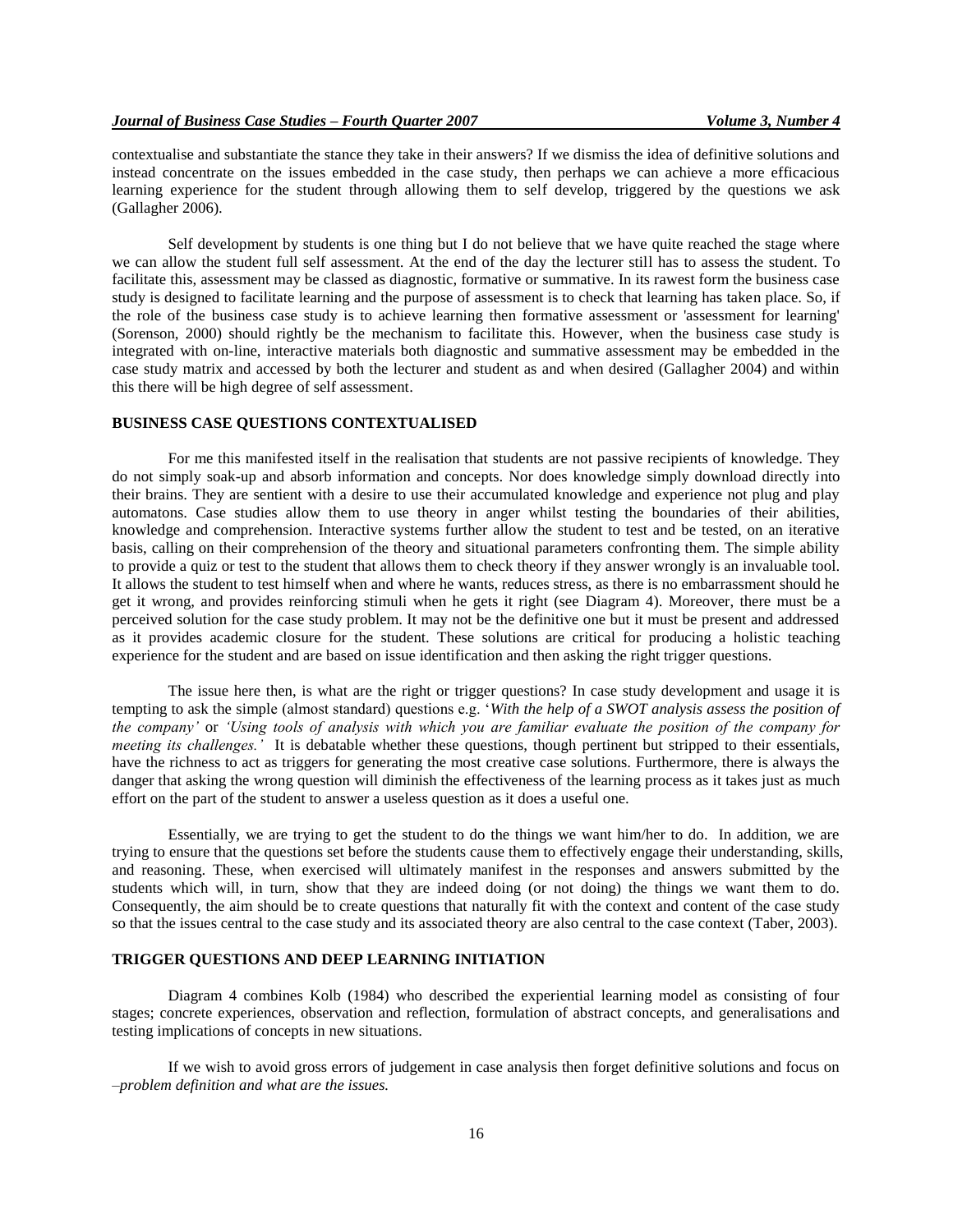

This is probably the most crucial part of case analysis for, as in life, we often fail to see the real issue or problem and as a consequence devote our finite resources of time and effort to solving the wrong problem.

For example diagram 4 shows the case study decision-making process which is driven by the lecturer who develops a business case study, creates the teaching guide and trial runs it with the student body. Within this process the course materials are developed and linked interactively with the case study and its teaching guide these are then linked with the central area of diagram 4 concerning the deep learning cycle. Taking each element in Diagram 4 it is possible, though a little artificial, to show the procedural stages associated with decision-making.

## **The Student/Lecturer**

The starting point in Diagram 4 is the relationship between the student and the lecturer. This relationship is not a distant one. The audience he targets the business case study at will influence the lecturer. He will be aware of the components underpinning the business case study (see Diagram 1) and will adjust his approach to account for them. Simply put business case study questions should not be set in isolation of the wider contextual frame of reference.

#### **The Problem**

The Kolb model, as depicted in diagram 4 (concrete experiences; observation and reflection; formulation of abstract concepts; and testing implications) when applied to business case study development, helps the lecturer, to broadly focus his/her attention on each stage of the model and design appropriate questions that ensure that these encourage student reflection, conceptualisation and ways of testing ideas.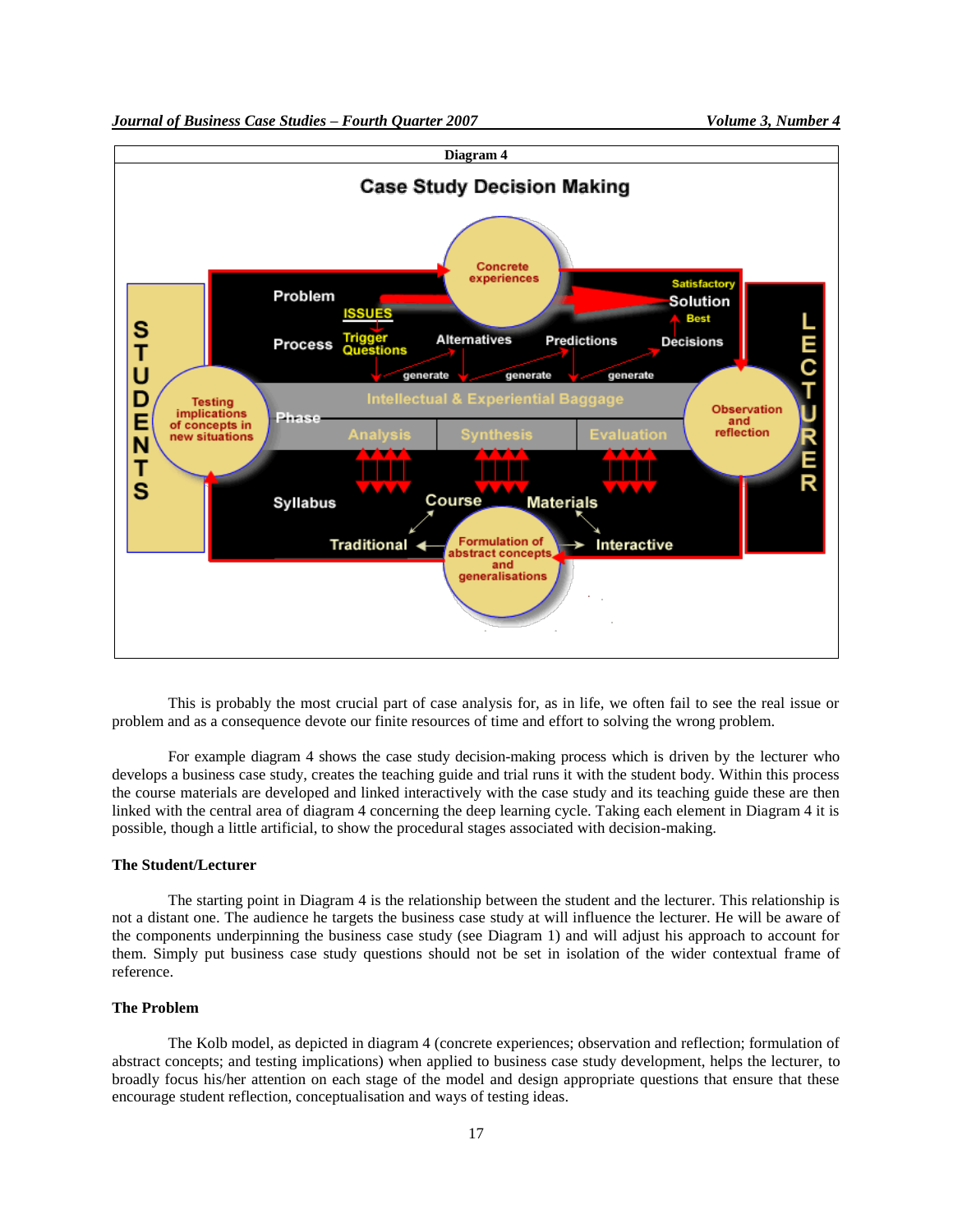Subsumed below this constructivist, experiential learning aspect is the more structured constructs of the problem, the process, the phase and the syllabus. Here the *problem* can be viewed as a holistic matrix from which a solution will be nurtured and developed. The corollary would be to view the problem as the grit embedded in the oyster"s matrix from which a pearl of a solution will be nurtured and developed. The quality of this pearl will depend on the environmental factors (internal and external) that act upon it. However, identification of the problem in the first instance may prove to be the primary difficulty (Wertheim, 2006) for both the lecturer and the student. Simply put what are the key issues in the case study; who is the decision maker in the case; is there a critical decision or a critical decision point? In this instance the key is the identification of pivotal issues within the case study. By their very nature these issues will be broad brush but will encapsulate the essential dynamics of the situation embedded in the case. Once the key issue(s) have been identified by the lecturer he/she can begin to build upon these to foster student deep learning on the way to solution generation.

- 1. Is it clear what issue is being addressed? (why was it chosen?)
- 2. Is that issue relevant?
- 3. Have all the relevant options been considered (in light of the problem definition)?

#### **The Process**

Often lecturers in strategic management will tell their students that there are three broad questions that may be asked of any case study:

- 1. Where are we now?
- 2. Where are we going?
- 3. How do we get there?

In attempting to answer these questions it is hoped that the student will adopt a holistic approach. The objective here is to bring together all the available information in such a way as to allow its examination in the most meaningful and productive terms. In each of these areas there are a range of questions or points that can act as a framework for analyses. They can conveniently be listed as criteria to be addressed, and consequently this allows a methodology to be built up which can be used in any case study or business situation.

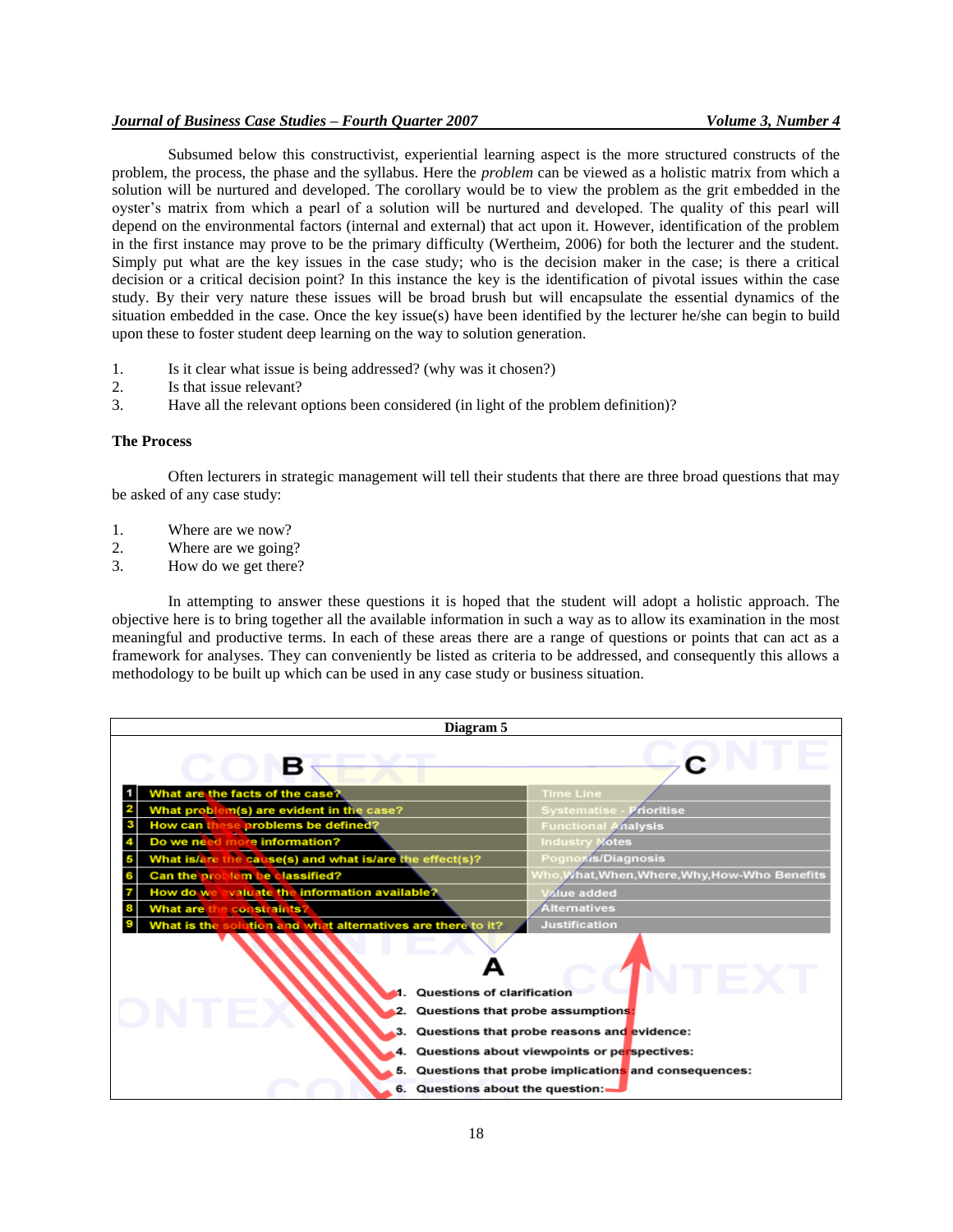List A (Diagram 5) gives some indication of the category of question form that the lecturer might think of to direct the student towards deep learning, as shown in the phase section of diagram 4 – *Analysis, Synthesis and Evaluation*.

These A question categories will often find expression in Diagram 5 B which gives a sample of questions that may be asked about a case study with a high degree of specificity and addressing surface level learning of *Knowledge, Understanding and Application* and may therefore encourage learning of surface detail rather than an appreciation of underlying concepts. Some of the tools and responses to these B questions are grounded in the practical applications of C, though in themselves these may be viewed by the lecturer as the basis for developing further questions.

Furthermore, these questions still tend to be broad brush in nature and do not necessarily direct the student"s focus to context. However, they do create a frame of reference upon which the student can hang their thoughts. From this the student can progress to the discovery of pedagogic relationships.

The *process* then, is the means by which solution generation is achieved. The fundamental action in successfully directing students to a satisfactory solution to the case problem(s) is the asking of *trigger questions*. These questions should stimulate the student to draw upon his/her intellectual and experiential baggage whilst beginning the deep learning process of analysis/synthesis/evaluation by stimulating the generation of alternative questions e.g. A6, that draw upon both the conceptual constructs of C and the context underpinning the case study.

From this, students will generate their own alternatives to the questions set which in turn will draw them again into this intellectual and pedagogic process that in turn facilitates them to generate predictions. These predictions are themselves tested within the iterative intellectual and pedagogic process and the underlying pedagogy that will help generate decision-making culminating in best or satisfactory solution generation.

However, some measure should also be given to the target audience. Here, (see Diagram 2) the usage and level of the target audience will influence the type of question initially set by the lecturer. Broadly speaking the shorter the case and the more elementary the target group the more likely is it that draw their questions will be drawn from B Diagram 5 whilst the higher level cases of longer duration will tend to draw their questions from A Diagram 5.

Lecturers should aim therefore, to create a question(s) that naturally fits the real world context so that the issues central to the case study in question are also central to the context. In addition questions should be as free as possible from anything that could cause comprehension difficulties that prevent students from carrying out the task set.

This requires the case writer to have some knowledge of what influences the students" minds and what will cause the right processes to be engaged. The nature of this task of setting trigger questions has the additional problem of making it difficult to retrieve mistakes in compiling questions before the case study is taken. This places a heavy duty of responsibility on the question setter. The solution however, may be relatively simple – Know Your Students.

#### **The Phase**

The *Phase* represents the amalgamation of the elements that constitute the individual and his/her experiences; the group or class he/she interacts with; and the lecturer and the pedagogy he/she brings to bear on the case study problem and its solution generation. The essence of business case study pedagogy is "to transfer much of the responsibility for learning from the teacher on to the student, whose role, as a result, shifts away from passive absorption toward active construction" (Boehrer, 1990). Simply, the student has to apply theory in "anger" (see Table 1, questions 1 to 5). He can no longer be passive in the learning process. Consequently, the interaction of these elements in conjunction with the students desire to solve the problem, or from the lecturer"s point of view for the student to achieve deep learning, is dependent on a smooth transfer of information and action and reaction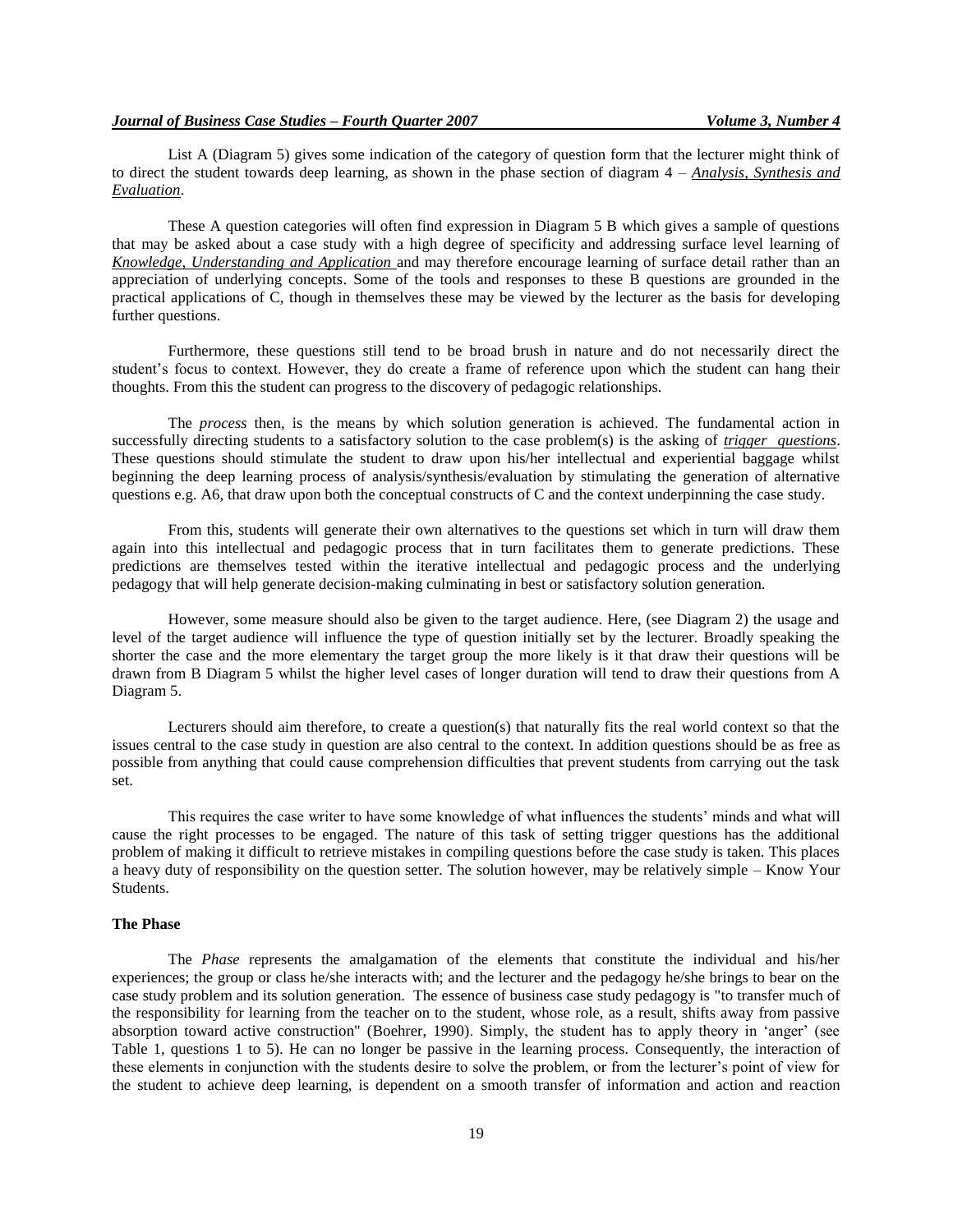between *Phase* and *Process* and *Phase* and *Syllabus*. If this is achieved then analysis, synthesis and evaluation can more readily take place. Furthermore, if deep learning is to be achieved then feedback, in all its guises, is essential (see Table 3, Questions 35 to 37). Once a student has taken an action then it is imperative that feedback whether negative or positive is achieved so review can be undertaken. Here, online, interactive pedagogy and tutorial exercises and quizzes may be used to achieve normative rather than formative learning particularly if the *Phase* section is firmly embedded in contextual matrix of the case study. The consequence of this is that Kolb's cycle of concrete experiences; observation and reflection; formulation of abstract concepts and generalisations; and testing implications of concepts in new situations may be achieved in a proactive manner.

## **Syllabus**

Business case studies are generally embedded in a course module and targeted to the appropriate level and position in the course (see Diagram 2). Within this structure they are supported by the course materials which may be delivered in traditional format, interactive format, or a combination of both. Dawson, 1995 warns that innovation in practice can only happen when 'technology push' is coupled with 'user-pull'. Experience from teaching with interactive case studies and developing them in the process, makes one think that "the interactive, multimedia case study tends to reinforce new knowledge and build confidence" (Gallagher 2006) as it is grounded in the course materials which are a blend of traditional and interactive pedagogy that helps to hone the students competences. Consequently, a blended approach to teaching by case study would appear to offer a more efficacious means by which to achieve deep learning objectives. Students, in general, are not interested in the technology per se, but rather in how it is used. Allied to this is the view that what is important, both to the student and the lecturer is not so much what happens at the time when the student is using the technology, but rather how those uses engender deep learning in the student's education (Ehrmann, 2005). The objective for the lecturer is therefore, to have students direct their own learning by formulating and re-formulating questions and taking responsibility for their study (see Table 2, Questions 9 to 14). Interactive materials add to the quality of the learning experience and allow a deeper contextualisation to be achieved through the use of video, animation, self assessment, chat rooms, group support etc. In turn this depth of pedagogic materials and delivery platform allows type A questions to be used more effectively.

## **The Solution**

Case studies have no definitive solution. "…. solutions should be viewed as a process, or a systematic, contextualised, approach to problem solving. This does not, however, mean that systematizing solution generation will provide good solutions rather, it will allow the materials presented in the case to be listed, prioritised, and analysed in conjunction with the individual's and group's experiential knowledge as a basis for rational decision making." (Gallagher 2006). A number of alternative solutions may be generated from problem identification to final solution selection. Here it may be that the student can choose one best solution from a number of possible solutions. But it is more likely that the end result will culminate in the selection of a satisfactory solution based on the interplay between *Problem*, *Process*, *Phase* and *Syllabus*. Consequently, students should attempt to identify the pros and cons of each alternative; evaluate them relative to the question set and show what costs and benefits are associated with each alternative. The inferences that are made by the student must in turn be justified but these justifications will be underpinned by the process undergone from initial problem identification to satisfactory solution presentation.

## **CONCLUSIONS**

It is probably a truism to say that it takes as much effort to answer a bad question as a good one. If this is correct then the onus for the lecturer is to ensure that the question he/she sets is not simply one which is good or bad but rather one that elicits the right or appropriate response from the student.

By their very nature business case studies are rooted in problem-based-learning. They inhabit both an information-rich, and tool-rich environment that combines collaborative learning and action driven learning enhanced through the application of trigger questions that steer the student to address areas, applications and analytical techniques which they might otherwise have missed or avoided.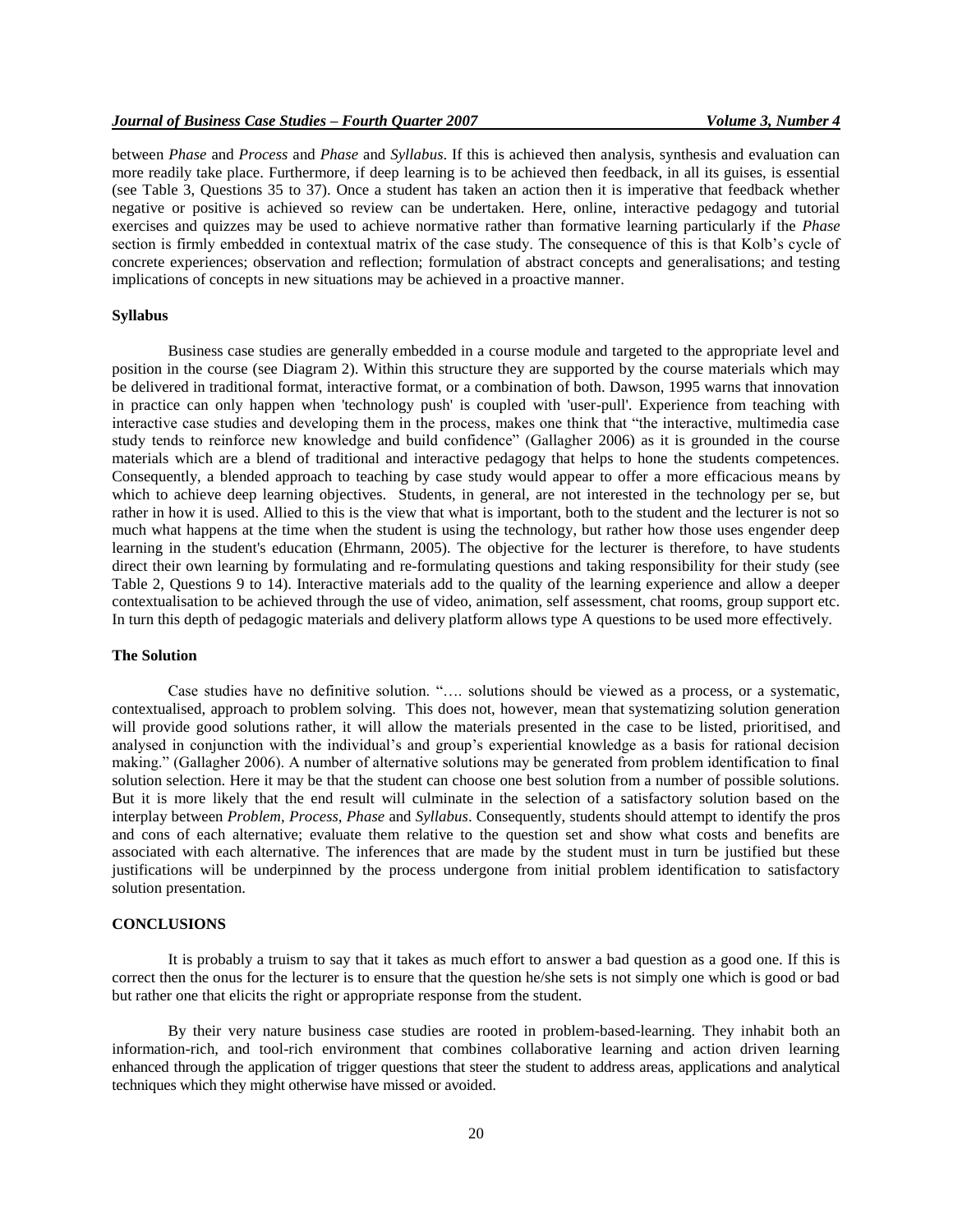Creating these trigger questions is both difficult and time-consuming and care needs to be taken to ensure that the questions are targeted, accurate, unambiguous and suitably challenging. Essentially, they provide a means by which to diminish the "*I don't know*" mentality and stimulate critical thinking.

However, a cautionary note should be sounded here. In my experience when giving students their final case study there is often pressure from them to elicit the questions that may have been set. It is a moot point here whether knowledge of the question would do either the test or the student any harm. Personally, I believe that if the trigger questions have been set appropriately then prior knowledge of them will not diminish the efficacy of the case study. However, again in my experience it is far more dangerous to give any hint of the theory the student should examine even in the most general terms. To do so often locks the student into poor thinking and avoidance of more difficult aspects of solution generation as they think that your comment is cast in stone. Nevertheless, if the ground-work of trigger questions has been laid thoroughly, throughout the module, on a progressive basis, then more effective learning and satisfactory solutions can be achieved.

#### **BIBLIOGRAPHY**

- 1. Bates T. *Technology, Open Learning and Distance Education* Routledge 1995.
- 2. Boehrer, J. (1990). Teaching With Cases: Learning to Question. *New Directions for Teaching and Learning*, 42 41-57.
- 3. Dawson, S. Never mind solutions: what are the issues? Lessons of industrial technology transfer for quality in health care. *Quality in Health Care* 1995 4:197-203.
- 4. Ehrmann, S.C. Asking the Right Question: What Does Research Tell Us About Technology and Higher Learning? http://www.warwick.ac.uk/ETS/interactions/vol3no2/ Accessed October 2<sup>nd</sup>. 2006
- 5. Ewing, D.W. *Writing for Results* (2nd Edition) (New York, J. Wiley, 1979)
- 6. Gallagher, J.G. 2004 September: Interactive Case Study Experiences Applied To The Managed Learning Environment, *Internet Business Review*, 2004, ISSN: 1832-1151
- 7. Gallagher, J.G. 2006 November: *The Journal of Business Case Studies*, The Business Case Study: A Suitable Candidate for Blended Learning, ISSN 1555-3353
- 8. Pegler C, & Rushworth S. New lamps for old?: Developing a strategy for accommodating new technology within an established DL MBA programme Interactions, Summer term 1999, Vol 3 No.2 - Warwick Business School
- 9. Sorenson, P. (2000) Drowning in numbers? The need for formative assessment, in Sears, J. & Sorenson, P., *Issues in Science Teaching*, London: RoutledgeFalmer, pp.123-132.
- 10. Taber, K. S. Examining structure and context questioning the nature and purpose of summative assessment. Seminar presentation to Cambridge International Examinations, University of Cambridge Local Examinations Syndicate, July 2003
- 11. Wertheim, E.G. A Model for Case Analysis and Problem Solving, College of Business Administration, Northeastern University. Accessed June 2006. http://web.cba.neu.edu/~ewertheim/skills/writovv.htm